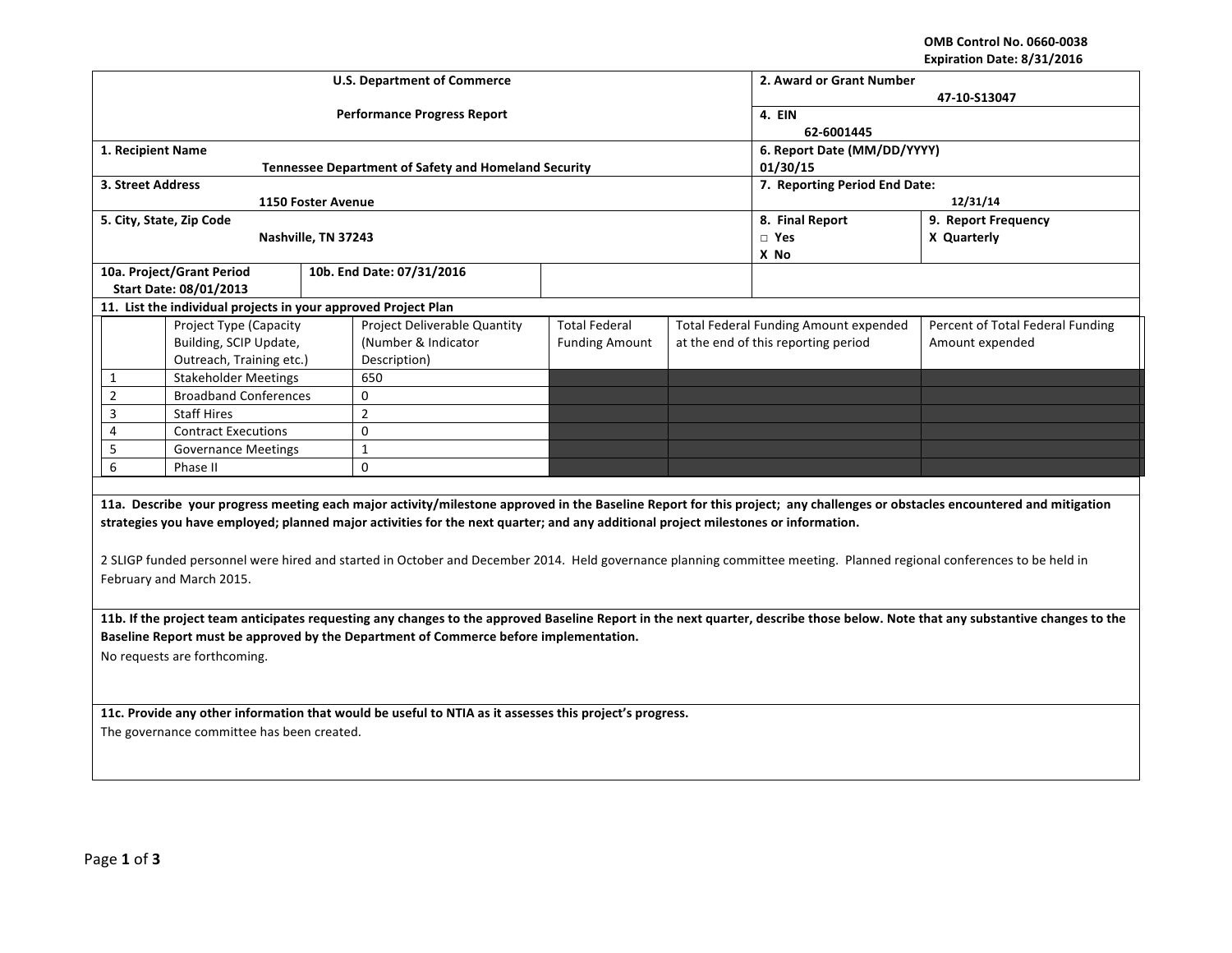**11d.** Describe any success stories or best practices you have identified. Please be as specific as possible.

12. Personnel

12a. If the project is not fully staffed, describe how any lack of staffing may impact the project's time line and when the project will be fully staffed. 12b. Staffing Table

| <b>Job Title</b>                               | FTE <sub>%</sub> | <b>Project(s) Assigned</b>                                                                        | Change |
|------------------------------------------------|------------------|---------------------------------------------------------------------------------------------------|--------|
| SLIGP <sub>C</sub><br>' Compliance Coordinator | 100              | <b>SLIGF</b><br><sup>7</sup> , Governance, Project Management, Internal Stakeholder Relationships |        |
| <b>Outreach and Education Coordinator</b>      | 100              | Outreach and Education, External Stakeholder Relationships                                        |        |

Add Row Remove Row

## **13. Subcontracts (Vendors and/or Subrecipients)**

13a. Subcontracts Table – Include all subcontractors. The totals from this table must equal the "Subcontracts Total" in Question 14f.

| Name          | Subcontract Purpose | Type             | RFP/RFQ | Contract | Start   | End  | <b>Total Federal</b>   | <b>Total Matching</b>  | Project and % Assigned |
|---------------|---------------------|------------------|---------|----------|---------|------|------------------------|------------------------|------------------------|
|               |                     | (Vendor/Subrec.) | Issued  | Executed | Date    | Date | <b>Funds Allocated</b> | <b>Funds Allocated</b> |                        |
|               |                     |                  | (Y/N)   | (Y/N)    |         |      |                        |                        |                        |
| Buford Goff & | Data Collection,    | Vendor           |         |          | July 1, | June | 1,584,817              | 590,335                |                        |
| Associates    | Outreach and        |                  |         |          | 2014    | 30,  |                        |                        |                        |
|               | Education           |                  |         |          |         | 2017 |                        |                        |                        |

Add Row Remove Row

13b. Describe any challenges encountered with vendors and/or subrecipients.

None at this time.

## **14. Budget Worksheet**

Columns 2, 3 and 4 must match your current project budget for the entire award, which is the SF-424A on file. Only list matching funds that the Department of Commerce has already approved.

| Project Budget Element (1)   | Federal Funds | <b>Approved Matching</b> | <b>Total Budget</b> | Federal Funds | Approved Matching Funds | Total Funds Expended (7) |
|------------------------------|---------------|--------------------------|---------------------|---------------|-------------------------|--------------------------|
|                              | Awarded (2)   | Funds (3)                | (4)                 | Expended (5)  | Expended (6)            |                          |
| a. Personnel Salaries        | 336.810       |                          | 336.810             | 20.372        |                         | 20.372                   |
| b. Personnel Fringe Benefits | 62,248        |                          | 62.248              | 4.029         |                         | 4.029                    |
| c. Travel                    | 247.522       |                          | 247.522             | 9.720         |                         | 9.720                    |
| d. Equipment                 |               |                          |                     |               |                         |                          |
| e. Materials/Supplies        | 64,100        |                          | 64.100              | 4,826         |                         | 4,826                    |

Page **2** of **3**